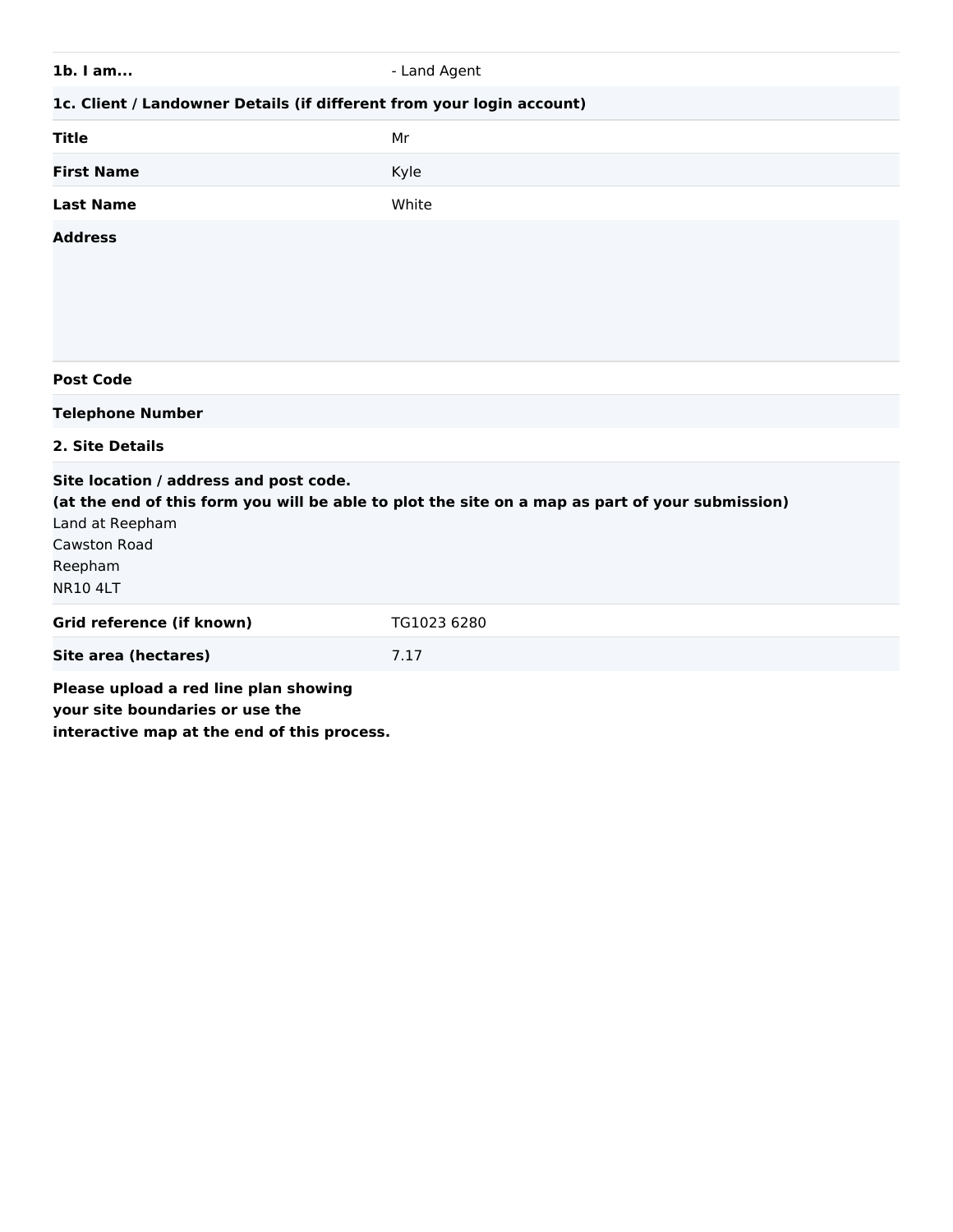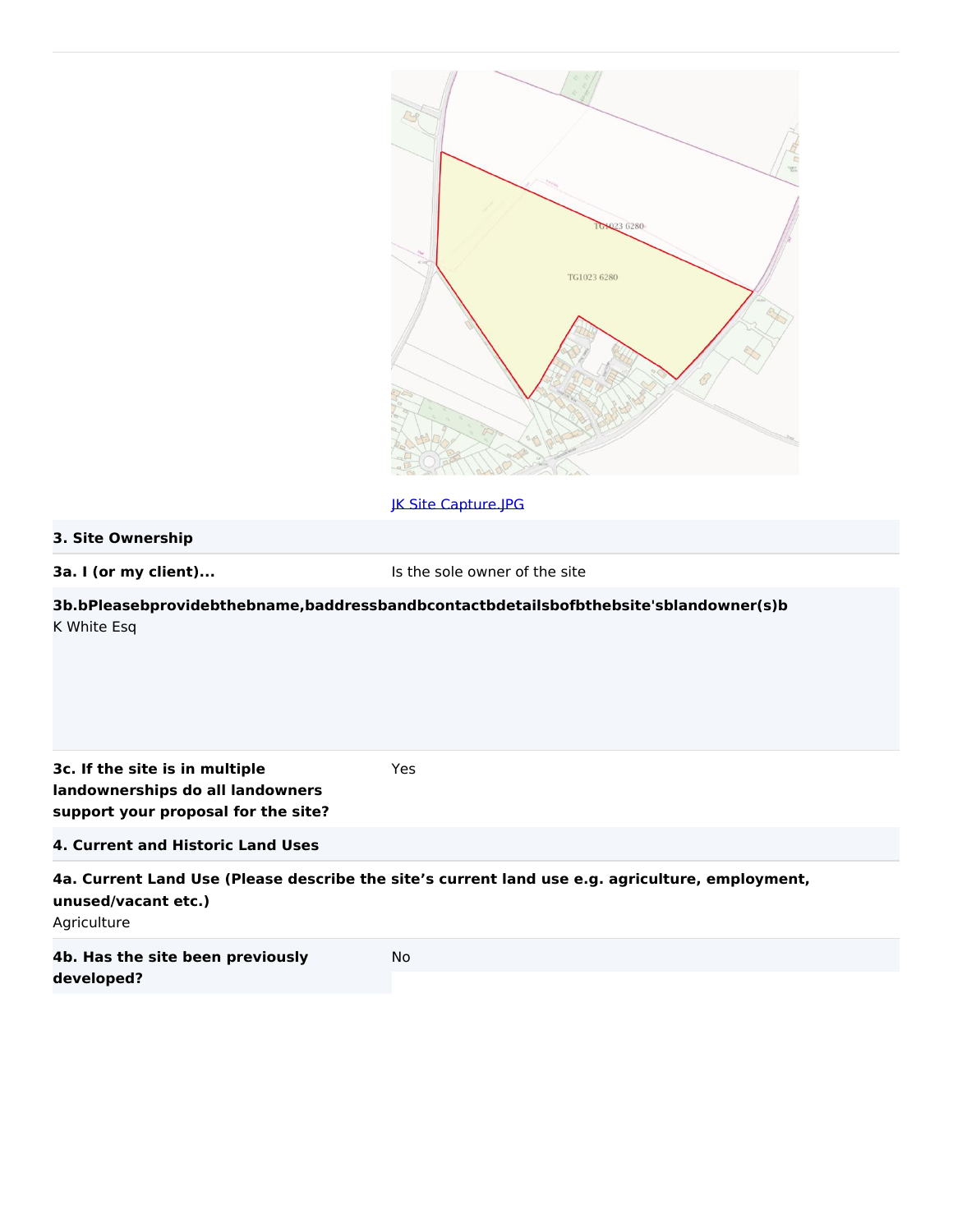# **4c. Describe any previous uses of the site. (please provide details of any relevant historic planning applications, including application numbers if known)**

N/a

#### **5. Proposed Future Uses**

**5a. Please provide a short description of the development or land use you proposed (if you are proposing a site to be designated as local green space please go directly to question 6)** See below

**5b. Which of the following use or uses are** - Market Housing **you proposing?** - Affordable Housing

**5d. Please describe any benefits to the Local Area that the development of the site could provide.** To provide sustainable housing to meet the requirements of the local area

#### **6. Local Green Space**

If you are proposing a site to be designated as Local Green Space please complete the following questions. These questions do not need to be completed if you are not proposing a site as Local Green Space. Please consult the guidance notes for an explanation of Local Green Space Designations.

#### **7. Site Features and Constraints**

Are there any features of the site or limitations that may constrain development on this site (please give details)?

## **7a. Site Access: Is there a current means of access to the site from the public highway, does this access need to be improved before development can take place and are there any public rights of way that cross or adjoin the site?**

Direct access off public highway

## **7b. Topography: Are there any slopes or significant changes of in levels that could affect the development of the site?**

No topography issues that will affect development

## **7c. Ground Conditions: Are ground conditions on the site stable? Are there potential ground contamination issues?**

Not aware of any contamination issues given previous use

**7d. Flood Risk: Is the site liable to river, ground water or surface water flooding and if so what is the nature, source and frequency of the flooding?**

Low risk

**7e. Legal Issues: Is there land in third party ownership, or access rights, which must be acquired to develop the site, do any restrictive covenants exist, are there any existing tenancies?** None

**7f. Environmental Issues: Is the site located next to a watercourse or mature woodland, are there any significant trees or hedgerows crossing or bordering the site are there any known features of ecological or geological importance on or adjacent to the site?**

The field is bordered by hedges

**7g. Heritage Issues: Are there any listed buildings, Conservation Areas, Historic Parklands or Schedules Monuments on the site or nearby? If so, how might the site's development affect them?**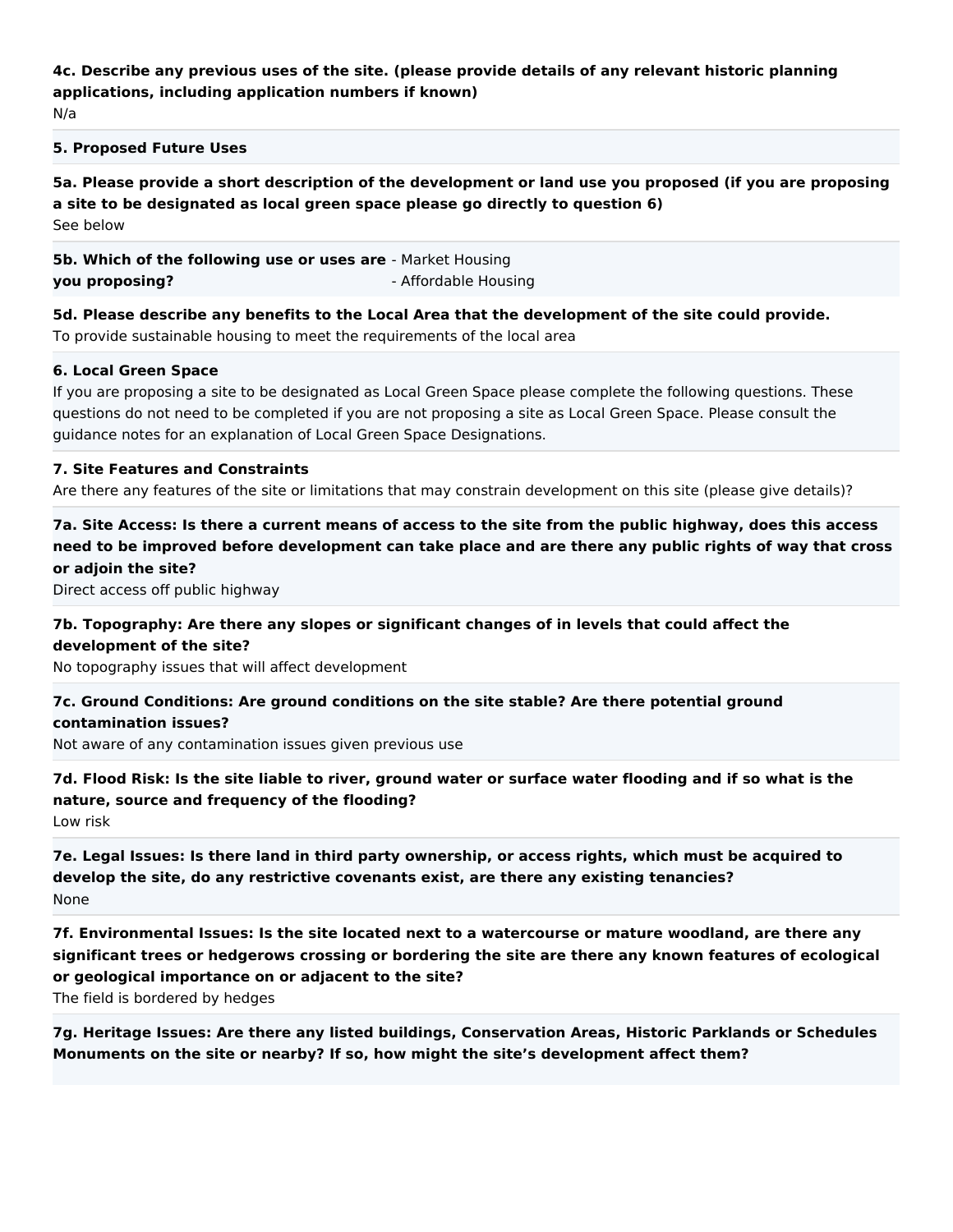**7h. Neighbouring Uses: What are the neighbouring uses and will either the proposed use or neighbouring uses have any implications?**

Residential dwelling and farmland

**7i. Existing uses and Buildings: are there any existing buildings or uses that need to be relocated before the site can be developed.**

n/a

#### **8. Utilities**

**8a. Which of the following are likely to be readily available to service the site and enable its development? Please provide details where possible.**

| <b>Mains water supply</b>               | Unsure      |
|-----------------------------------------|-------------|
| <b>Mains sewerage</b>                   | Unsure      |
| <b>Electricity supply</b>               | Unsure      |
| <b>Gas supply</b>                       | Unsure      |
| <b>Public highway</b>                   | Yes         |
| <b>Broadband internet</b>               | Unsure      |
| 9. Availability                         |             |
| 9a. Please indicate when the site could | Immediately |

**be made available for the land use or development proposed.**

## **9b. Please give reasons for the answer given above.**

It is a greenfield site with access off existing public highway subject to receiving allocation we would look to involve developers without delay.

#### **10. Market Interest**

**10. Please choose the most appropriate category below to indicate what level of market interest there is/has been in the site. Please include relevant dates in the comments section.** None

**11. Delivery**

**11a. Please indicate when you anticipate**  Up to 5 years (by April 2021) **the proposed development could be begun.**

**12. Viability** This is the description of your section break.

**12a. You acknowledge that there are likely to be policy requirements and**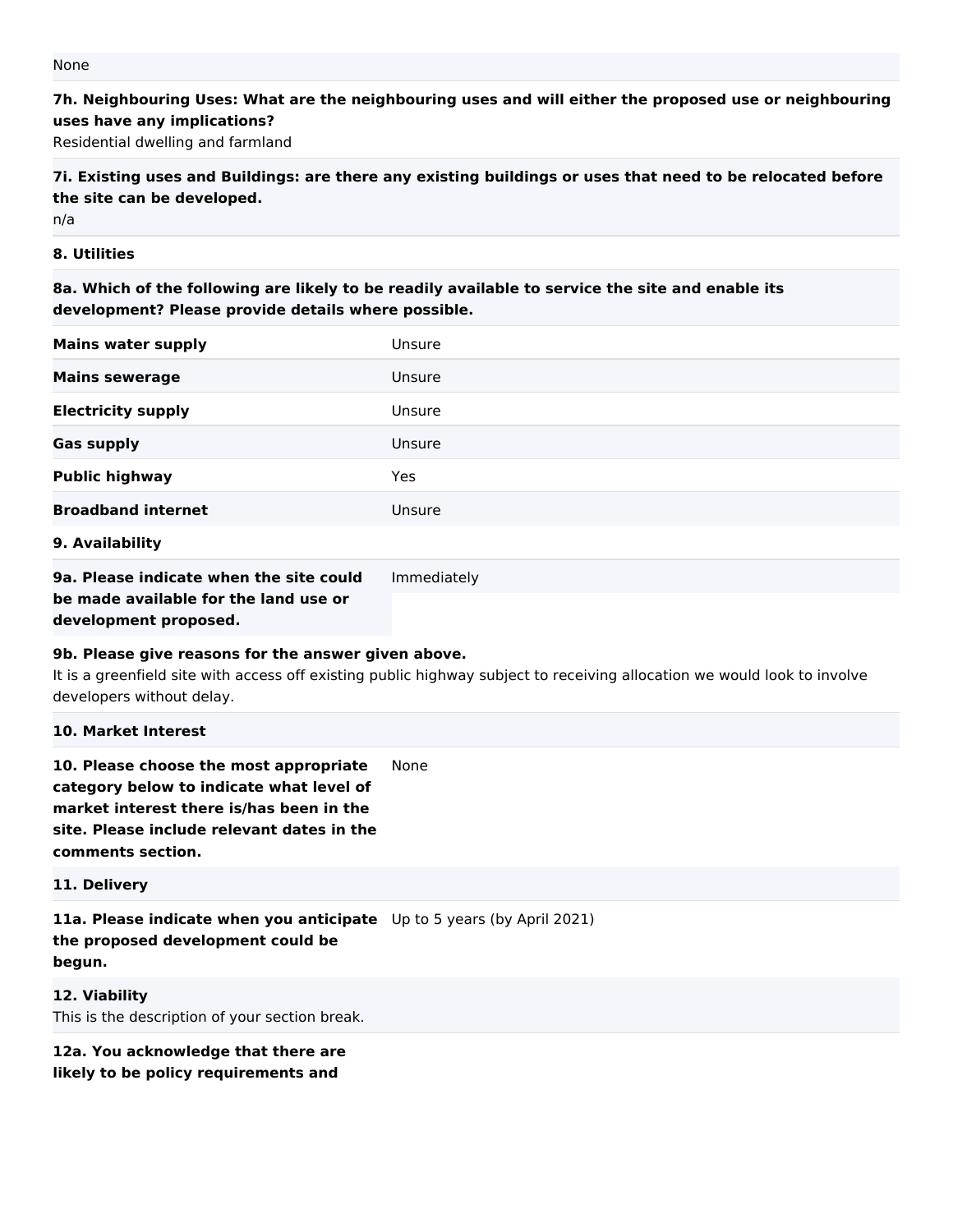| <b>Community Infrastructure Levy (CIL)</b><br>costs to be met which will be in addition<br>to the other development costs of the<br>site (depending on the type and scale of<br>land use proposed). These requirements<br>are likely to include but are not limited<br>to: Affordable Housing; Sports Pitches &<br><b>Children's Play Space and Community</b><br><b>Infrastructure Levy</b> | - I agree  |
|---------------------------------------------------------------------------------------------------------------------------------------------------------------------------------------------------------------------------------------------------------------------------------------------------------------------------------------------------------------------------------------------|------------|
| 12b. Do you know if there are there any<br>abnormal costs that could affect the<br>viability of the site e.g. infrastructure,<br>demolition or ground conditions?                                                                                                                                                                                                                           | No.        |
| 12d. Do you consider that the site is<br>currently viable for its proposed use<br>taking into account any and all current<br>planning policy and CIL considerations<br>and other abnormal development costs<br>associated with the site?                                                                                                                                                    | <b>Yes</b> |
| 13. Other Relevant Information                                                                                                                                                                                                                                                                                                                                                              |            |

## **14. Declaration**

I understand that:

Data Protection and Freedom of Information

The Data Controller of this information under the Data Protection Act 1998 will be Norfolk County Council, which will hold the data on behalf of Broadland District Council, Norwich City Council and South Norfolk District Council. The purposes of collecting this data are:

- to assist in the preparation of the Greater Norwich Local Plan
- to contact you, if necessary, regarding the answers given in your form
- to evaluate the development potential of the submitted site for the uses proposed within the form

## Disclaimer

The Site Submission response forms received as part of the Greater Norwich Local Plan Regulation 18 Consultation will be published and made available for public viewing. By submitting this form you are consenting to the details about you and your individual sites being stored by Norfolk County Council, and the details being published for consultation purposes. Any information you consider to be confidential is clearly marked in the submitted response form and you have confirmed with the Council(s) in advance that such information can be kept confidential as instructed in the Greater Norwich Local Plan: Regulation 18 "Growth Options" Consultation - Site Submission Guidance Notes.

I agree that the details within this form can be held by Norfolk County Council and that those details can be shared with Broadland District Council, Norwich City Council and South Norfolk District Council for the purposes specified in this declaration.

**Name** Jane Kenny